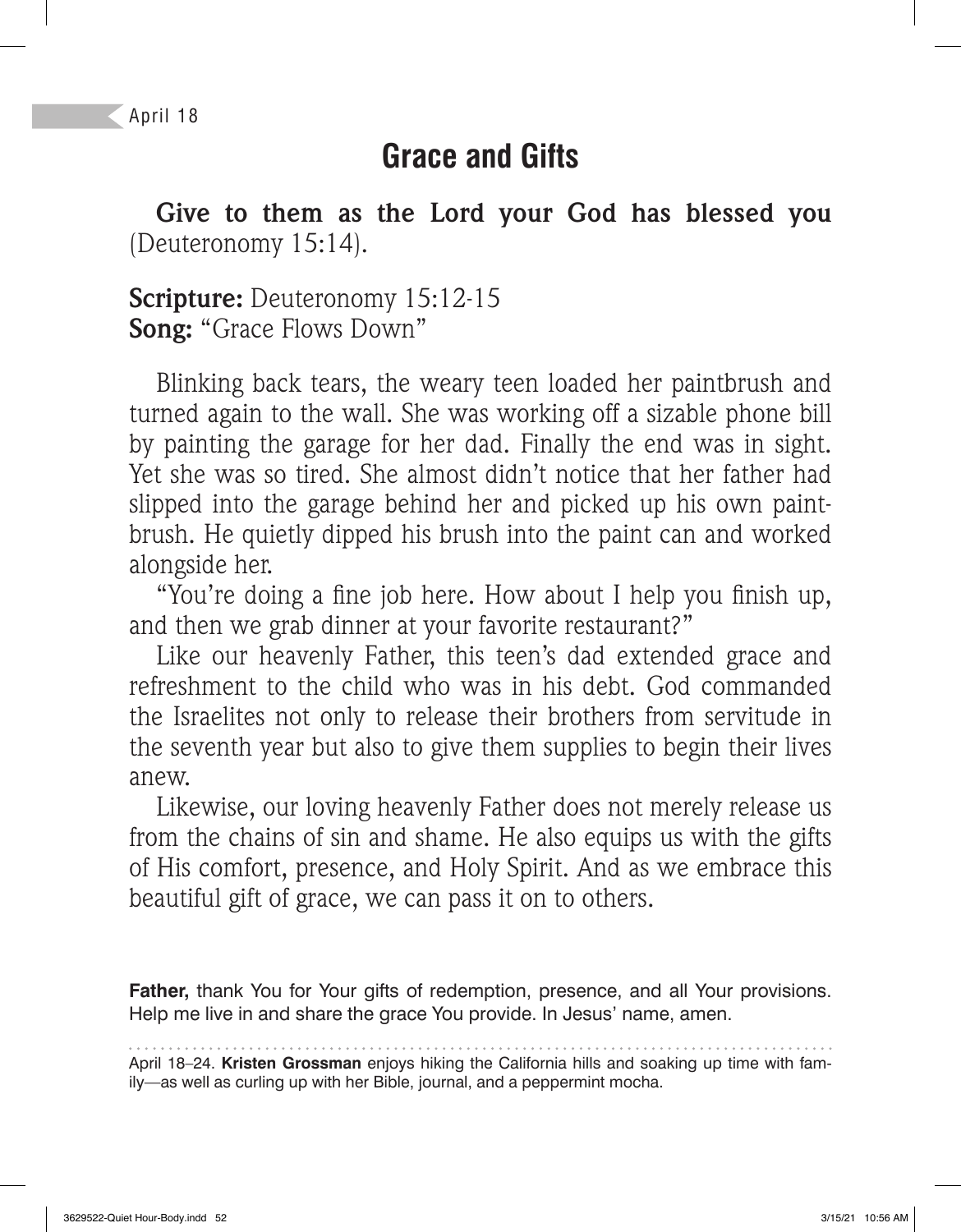## **Beloved Children of God**

**You, brothers and sisters, like Isaac, are children of promise**  (Galatians 4:28).

**Scripture:** Galatians 4:21-31 **Song:** "The Family of God"

I ran up the driveway and burst into the house, where I knew I would find my mom. She would have a snack laid out on the kitchen table and would be waiting to hear about my day. These precious minutes after school were my favorite of all. At school my worth was based on following rules, completing assignments, and achieving good grades. At home I found my worth in merely being a beloved child.

Paul reminded the church at Galatia that they did not need to earn God's favor through religious rites and rituals, just as a cherished child does not need to earn a parent's love and acceptance. God freely receives and blesses His own children.

Our faith in Christ places us among the many children God promised Abraham. God told him, "I will . . . make your descendants as numerous as the stars in the sky and as the sand on the seashore" (Genesis 22:17). In Christ we have the privilege of being called the children of God, and Romans 8:16 tells us that God's Spirit living in us bears witness to our adoption into God's family. Rather than being held to the burdensome standard of "making straight-A grades," we can enjoy the rich blessings our Father bestows on us as His beloved children.

**Father,** thank You for adopting me as Your child. May I walk Your path in faith today, free in the love You bestow on me. In Jesus' name, amen.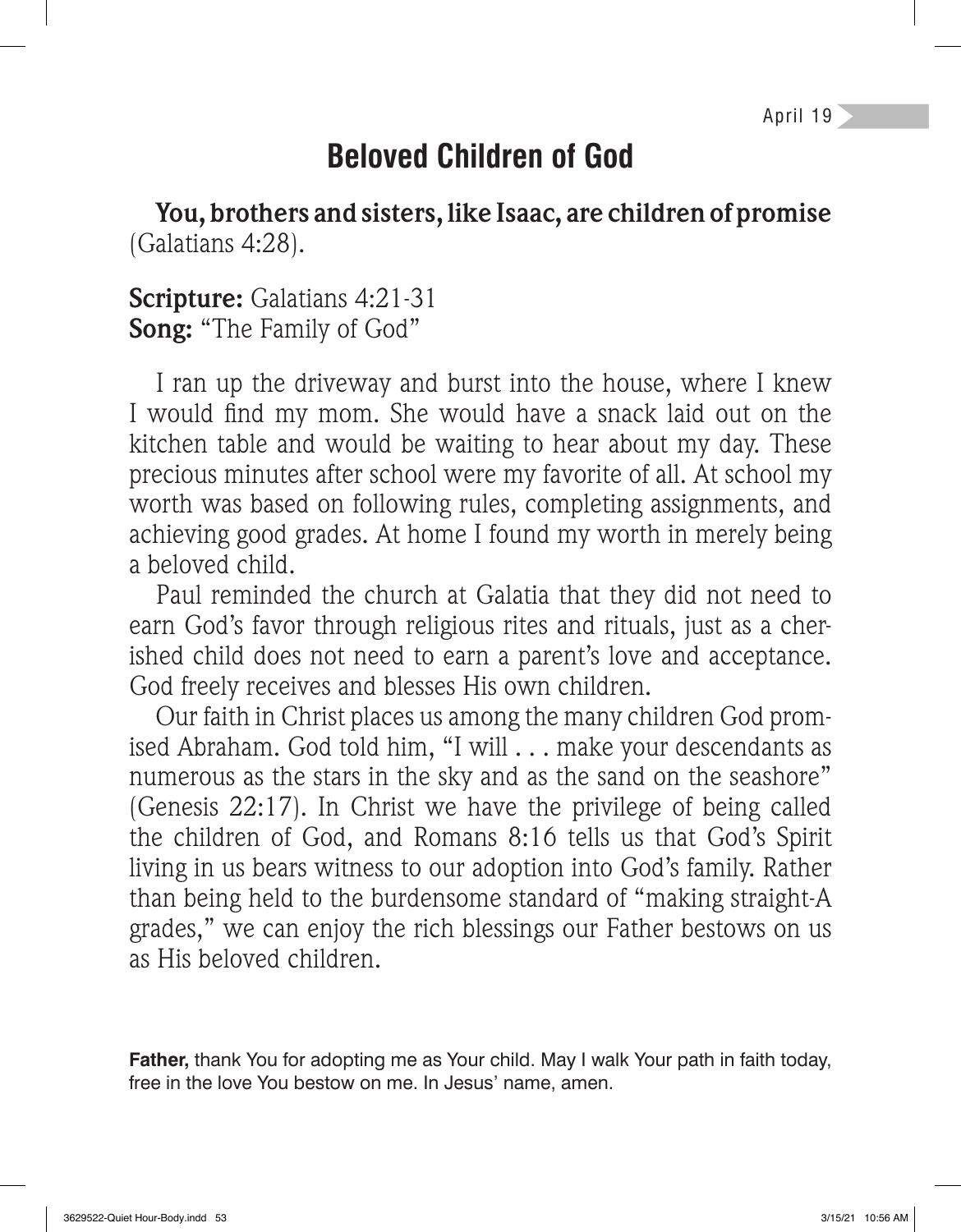April 20

# **From Brokenness to Healing**

### **He has sent me to bind up the brokenhearted** (Isaiah 61:1).

#### **Scripture:** Isaiah 61:1-3 **Song:** "He Gave Me Beauty for Ashes"

*Snap!* The sound of breaking bone accompanied sharp pain as little Claire landed on the ground beneath the monkey bars. At the hospital, Dr. Miller reset the fractured bone and applied a colorful cast. The cast encased Claire's arm, holding the damaged pieces of bone together. A few months later, the doctor removed the cast. The binding had kept the bones immobile, allowing the broken pieces to heal and once again form a strong, healthy, fully functional arm bone.

The presence of sin means that this life holds heartache, brokenness, and despair. Yet we have the precious gift of hope in Jesus Christ, who overcomes the power of sin and its effects on our lives. Jesus is the fulfillment of Isaiah's prophecy that mourning would turn to joy, the imprisoned would be set free, and darkness would turn to light. Like the cast that holds broken bones firmly in place to allow them to mend, Jesus binds our broken hearts, holding them tightly in His loving embrace to produce healing.

In times of difficulty, we can turn to Jesus, the one who promises to hold us tightly. We can have faith that by His power, our sorrow will be replaced with delight. Our shackles will be exchanged for freedom. Our anguish will be turned to joy.

**Father,** thank You for the hope we have in Jesus. When we are hurting, please help us remember the promise of Your triumph over sin and suffering. In Jesus' name, amen.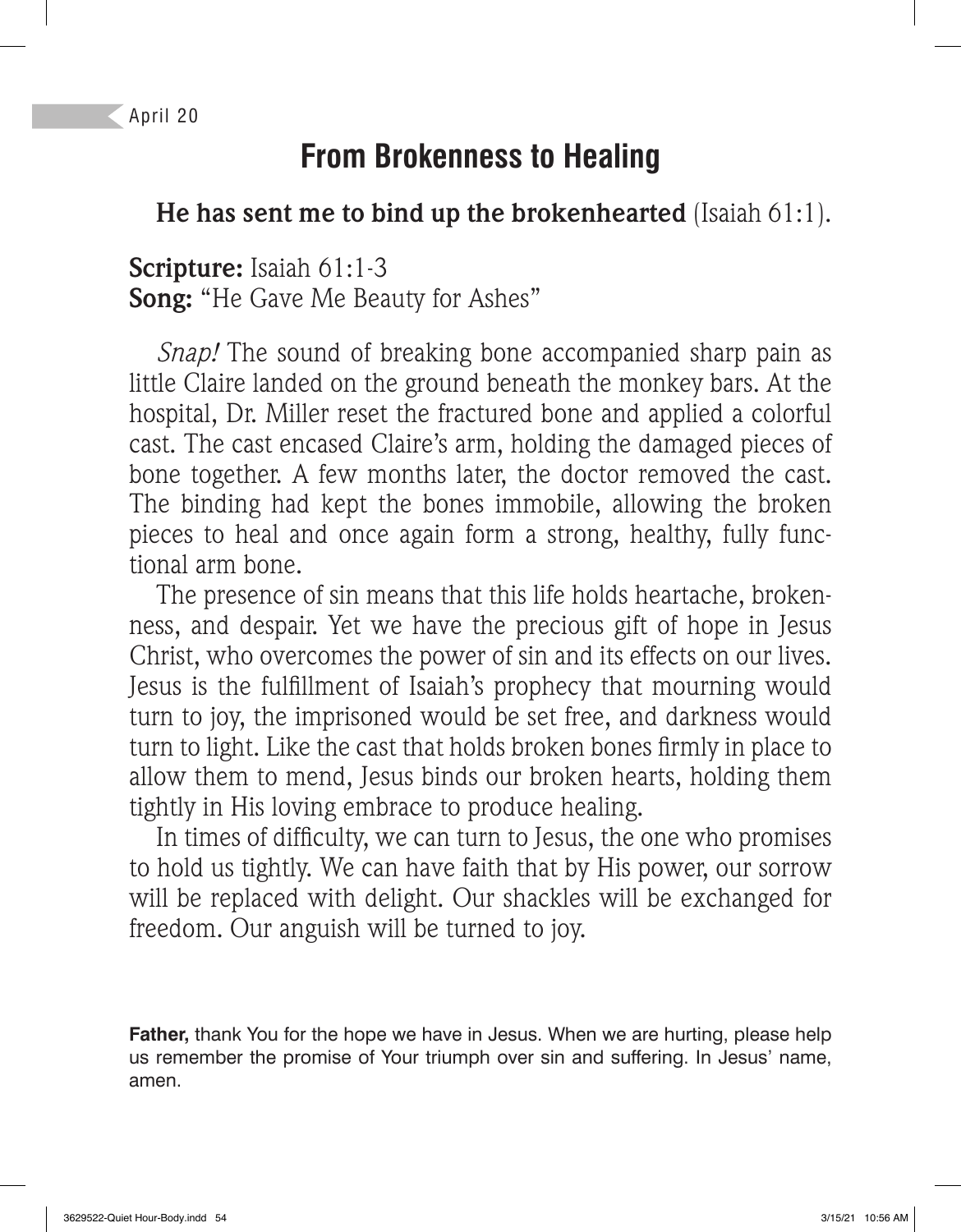### **The Darkness Dispelled**

**When Jesus spoke again to the people, he said, "I am the light of the world. Whoever follows me will never walk in darkness, but will have the light of life"** (John 8:12).

**Scripture:** John 8:12-20 **Song:** "Light of the World"

As a child, I often begged my parents to set up a tent in our backyard for summer night sleepovers. Yet somehow, the haven of our backyard would transform as the sun went down. Shadowy shapes loomed ominously between my shelter and the house. I might dash for the safety of my bedroom. Or I might burrow into my sleeping bag, holding out until morning. Either way, morning would dawn, the sun would rise, and my surroundings would again be drenched in sunlight. The menacing shadows had disappeared.

The blessing of sunlight reveals the true identity of nighttime's shadowy shapes. With the sun above, peace and confidence replace fear and uncertainty as we move about with clear vision. Yet the sun sheds its light only for a certain number of hours each day.

Jesus, however, is the light of the world, whose brilliance is never obscured. When we follow Him, we need never cower in the shadows. Knowing Jesus' truth, we enjoy the everlasting light of our Savior. As we seek Him through Scripture and prayer, He illumines our way, dispelling all darkness.

**Father,** thank You for the beautiful light of truth we have in Jesus. Help me walk in the brilliance of His light today and every day. In Jesus' name, amen.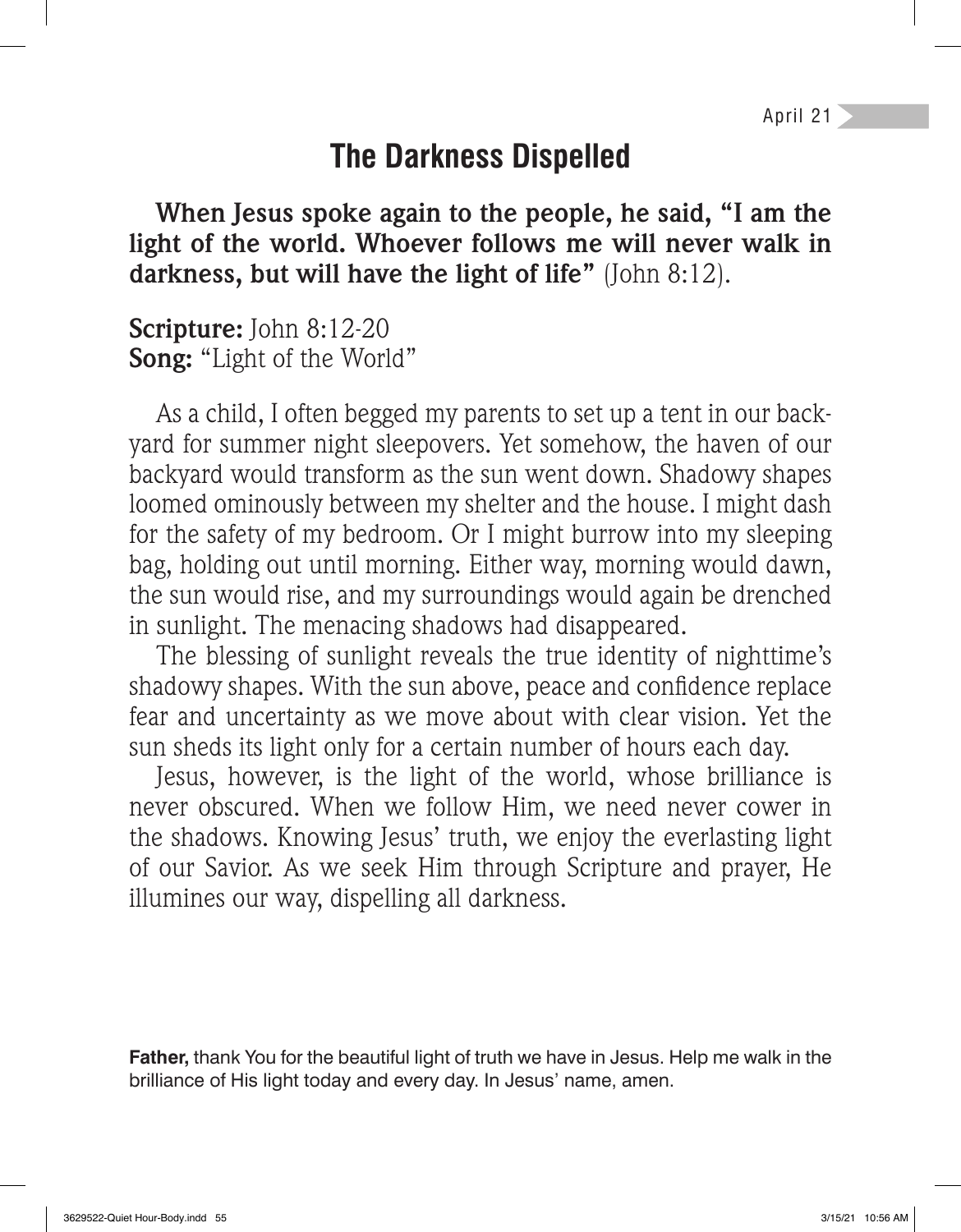April 22

## **Messenger of Truth**

**"He who sent me is trustworthy, and what I have heard from him I tell the world"** (John 8:26).

#### **Scripture:** John 8:21-30 **Song:** "Voice of Truth"

You may recall playing the game of Telephone as a child. A group of giggling children sits in a circle, passing a whispered message from child to child. The more garbled the words have become when the last child speaks them aloud, the more hilarious the result.

A mixed-up message passed through many mouths may be funny as childhood entertainment. However, when we're looking for truth, we prefer to receive clear information straight from a reliable source. God made certain His message would not get lost or garbled when He sent His own Son to deliver His words of truth and love to a hurting world. And Jesus is not only God's messenger, but He is also the very means of our hope and salvation. In John 14:6 He declared, "I am the way and the truth and the life. No one comes to the Father except through me."

Thankfully, we need not depend on the mixed-up chatter of the world to discern our way. Every word Jesus spoke came directly from the Father. His promises, instructions, encouragement, and love are messages of truth on which we can rely. We can turn to God's Word and know that we are receiving authentic words of life and salvation.

**Father,** thank You for sending Your precious Son to deliver Your message of hope, love, and truth. Thank You that I can read Your Word for myself in the gift of Your holy Scriptures. In Jesus' name, amen.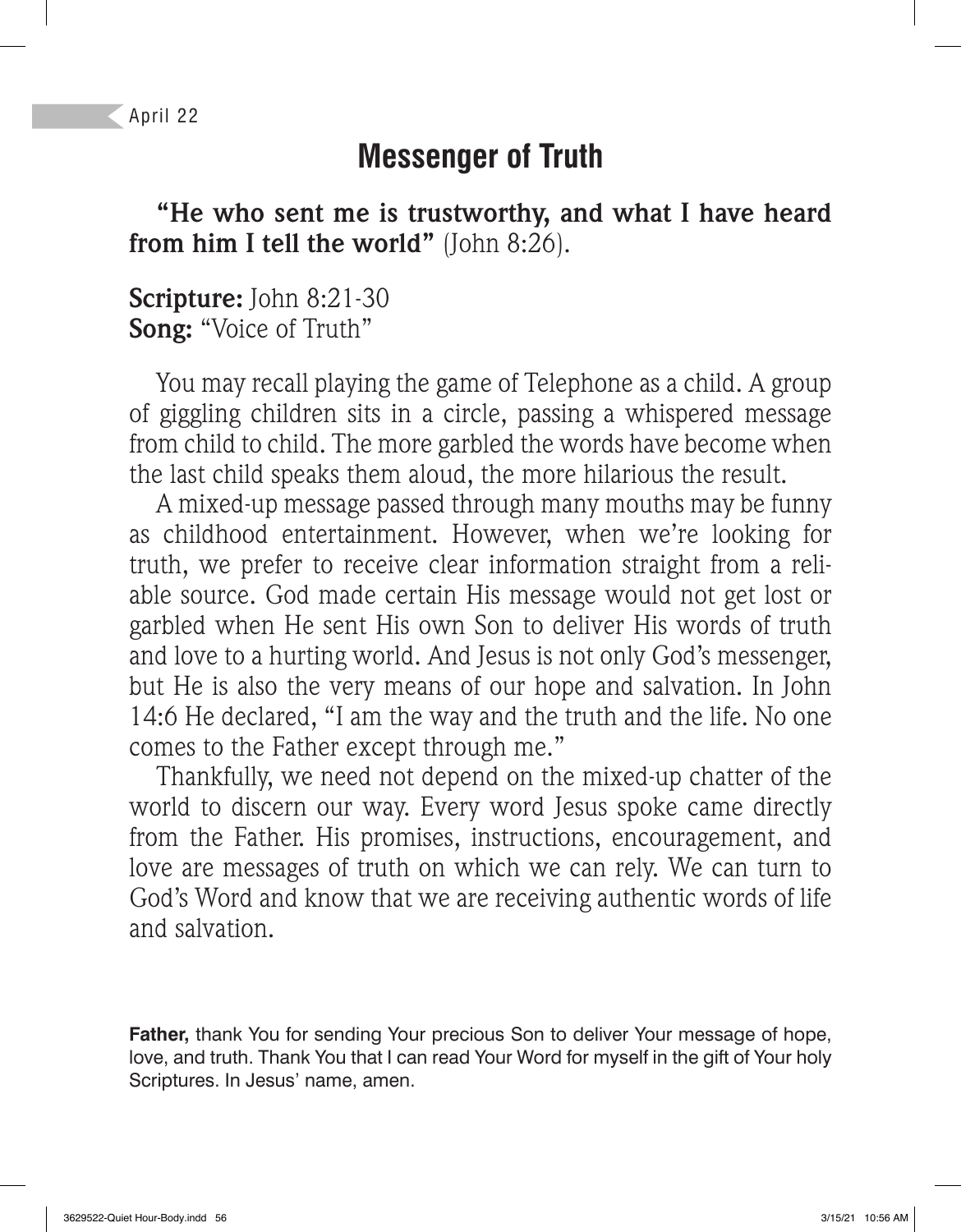## **Rules That Render Reward**

**I will always obey your law, for ever and ever. I will walk about in freedom, for I have sought out your precepts** (Psalm 119:44-45).

#### **Scripture:** Psalm 119:41-56 **Song:** "Trust and Obey"

I gazed at the list of rules before signing the waiver. To enjoy a zip-line adventure, I must don a helmet, wear closed-toed shoes, and refrain from attempting to glide upside down. (Hey, no problem!) I would agree to trust the harness, cable, and instructions of my guide to keep me safe as I soared through a canopy of trees high above the ground. After reading, I understood that if I wanted the day to provide happy memories, I needed to do my part. It was critical that I hear, understand, and follow the rules and guidelines to ensure maximum enjoyment and minimal danger.

We humans tend to look at lists of rules and regulations as impediments to our happiness. The psalmist, however, understood that the laws and commands given in God's Word are not there to deprive us of pleasure. They are given to us in love to provide protection and freedom so we might walk in safety and delight.

Our salvation does not come from obeying a list of rules—we are saved by grace through faith (Ephesians 2:8-9). However, our love for God inspires us to know Him better, love Him more, and obey His commands. Our obedience keeps us from dangers that lurk outside His loving will for us.

**Father,** thank You for the guidelines we find in Your Word that keep us walking in the safety and joy of Your love. In Jesus' name, amen.